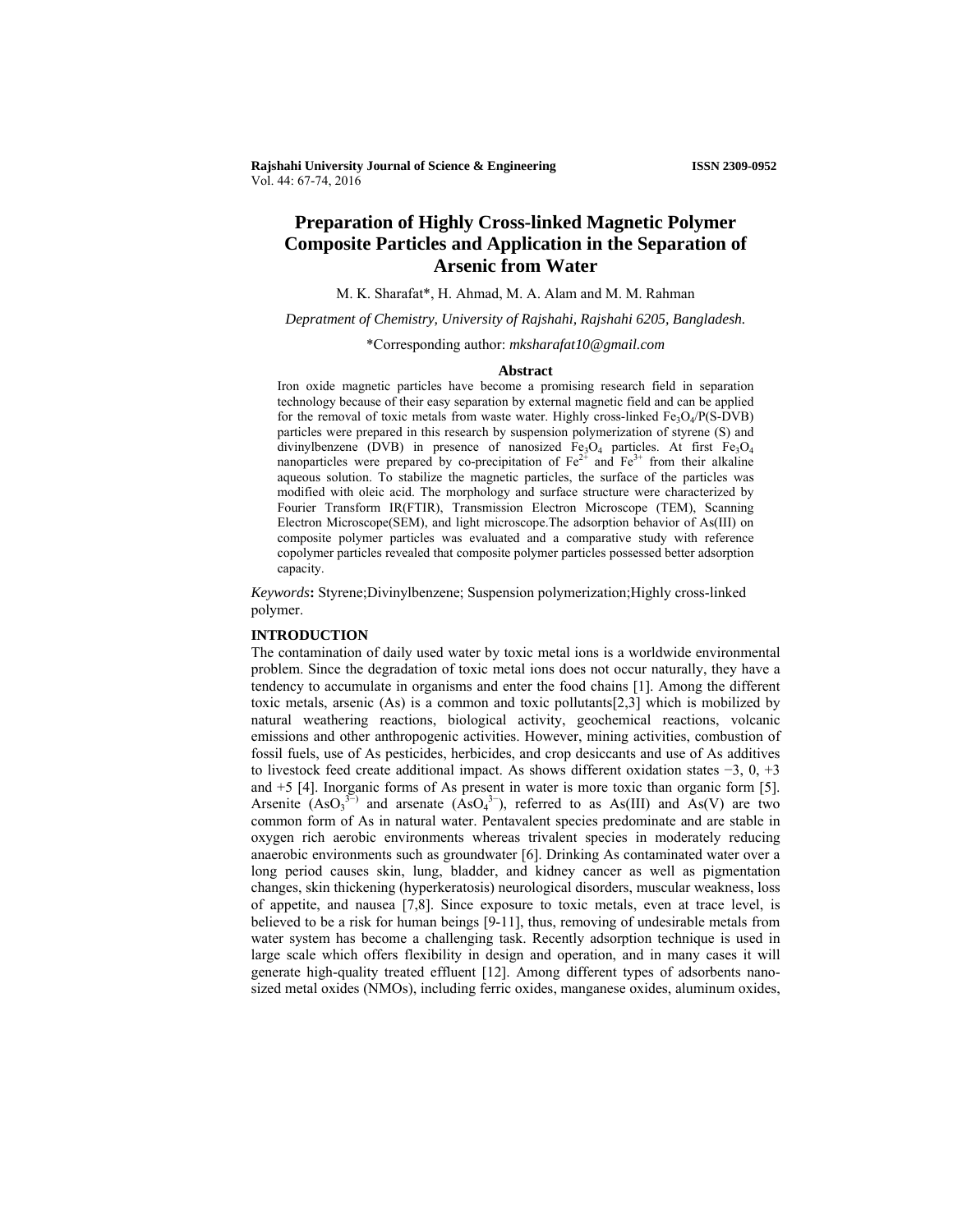titanium oxides, magnesium oxides and cerium oxides, are highly used for removing toxic metals from aqueous systems [13-15] where iron oxide particles show recycling advantages because of its magnetic nature [16]. In this research iron oxide (Fe<sub>3</sub>O<sub>4</sub>) nanoparticles are coated with divinylbenzene (DVB) cross-linked polystyrene (PS), the magnetic NMOs-based composite adsorbents also allow easy isolation by an external magnetic field from aqueous solutions for recycling or regeneration [17].

## **EXPERIMENTAL**

# *A. Chemicals and instruments*

Styrene of monomer grade, purchased from Fluka, Chemika, Switzerland, was distilled under reduced pressure. Crosslinking agent DVB from Sigma-Aldrich, Chemie (80% grade) was purified with aqueous 10% NaOH solution and subsequently dehydratd by stirring with anhydrous CaCl<sub>2</sub>. Benzoyl peroxide (BPO) from BDH Chemicals Ltd. UK was recrystallized from methanol and preserved in the refrigerator before use.Polyvinyl alcohol (PVA) from Thomas Baker (Chemicals) Limited, India, of molecular weight  $1.4 \times 10^4$  gmol<sup>-1</sup> was used as polymeric stabilizer. As<sub>2</sub>O<sub>3</sub> from May & Baker, UK, ferric chloride (FeCl<sub>3</sub>), ferrous sulphateheptahydrate (FeSO<sub>4.</sub>7H<sub>2</sub>O), NH<sub>4</sub>OH, Oleic acid and other chemicals were of analytical grade. Deionized water was distilled using a glass (Pyrex) distillation apparatus.

TEM was performed with a JSEM-1230 microscope (JEOL, Tokyo, Japan) operating at a voltage of 100 kV, and optical image was obtained by a fluorescence microscope (IX71 Olympus, Japan) to see the particle morphology and size distribution. IR spectrophotometer, FTIR (Perkin Elmer, FTIR-100, UK), Double beam UV-visible spectrophotometer (Shimadzu, UV-1650pc), and microprocessor pH meter from Mettler Toledo (MP 220, Switzerland) Instruments were used in this study. Homogenizer (T 18 Digital Ultra Turrax, IKA, Germany) is used to homogenized the particles.

# *B. Preparation of Fe3O4nanoparticles*

Nano-sized Fe<sub>3</sub>O<sub>4</sub> particles were produced by co-precipitation of Fe<sup>2+</sup> and Fe<sup>3+</sup> from their aqueous solutions (molar ratio1:2) containing 25% NH4OH[18]. The reaction was carried out in a three necked round flask under a nitrogen atmosphere for 2h. Oleic acid was used as a stabilizer. The produced  $Fe<sub>3</sub>O<sub>4</sub>$  particles were repeatedly washed by magnetic separation and subsequent redispersion in deionized distilled water to remove the residual electrolyte and excess oleic acid.

# *C. Preparation of reference P(S-DVB) particles*

Styrene (5.3 g), DVB (0.4 g), PVA (1.25 g), toluene (1.50 g) were taken in 50 mL distilled water, homogenized at 10,000 rpm sonication for 3 min in ice-water bath to form monomer droplets. The homogenized mixture was polymerized in presence of BPO (2.6%) w/w) based on monomer) at 75°C.

## *D. Preparation of Fe3O4/P(S-DVB) composite particle*

Styrene (5.3 g), DVB (0.4 g), toluene (1.5 g) and 0.88 g (65% solid in *n-*octane) magnetic fluid were mixed to form the oil phase. PVA  $(1.25 \text{ g})$  and NaCl  $(1.5 \text{ g})$  were dissolved into 50 mL deionized water to form the water phase. Then the two phases were mixed together with ultrasonic treatment at 5,000 rpm sonication for 3 min prior to the polymerization in presence of BPO at 75°C.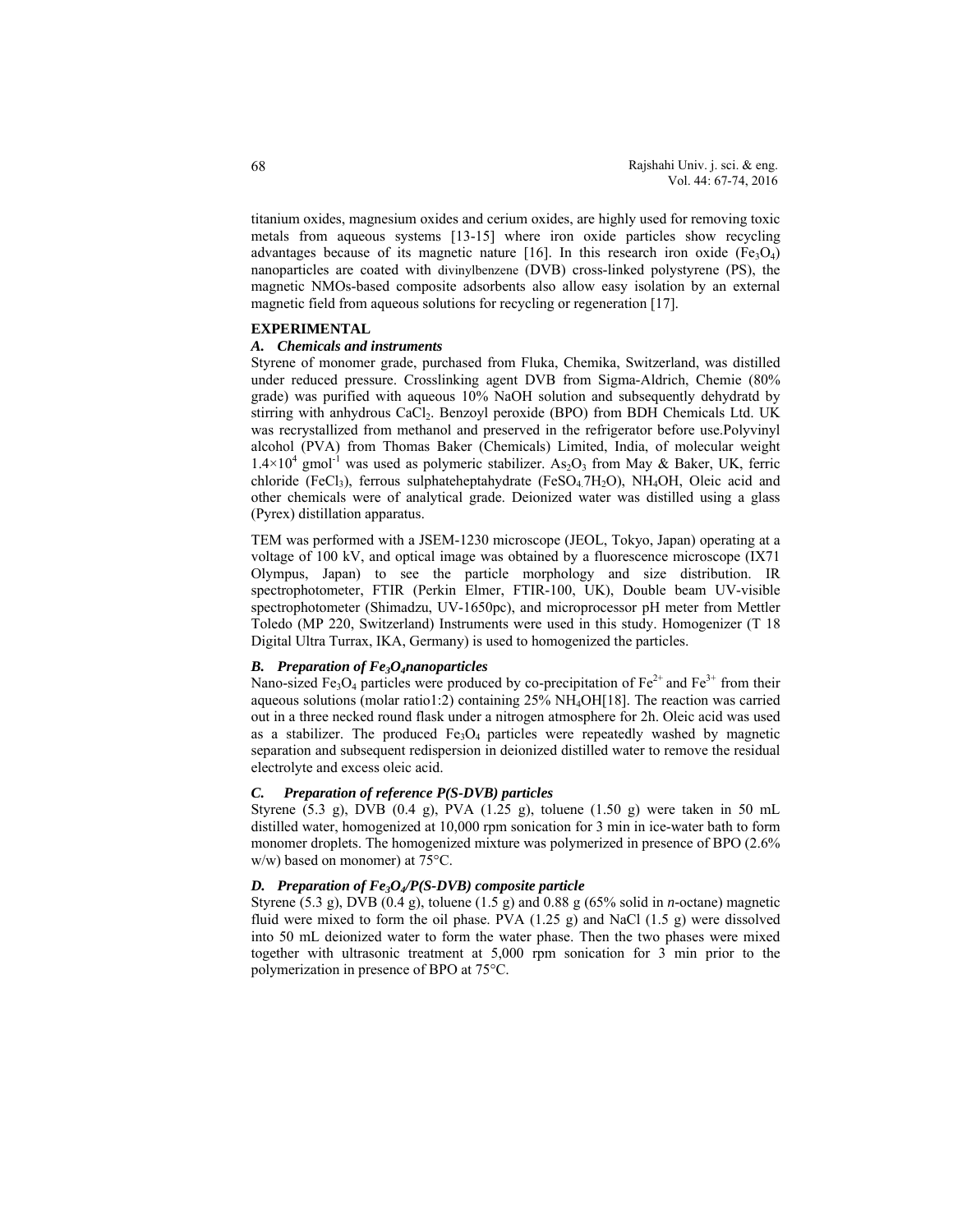Preparation of Highly Cross-linked Magnetic Polymer Composite Particles and Application in 69 the Separation of Arsenic from Water

#### *E.Porosity measurement*

Bulk density (loose) a property of particulate materials is the mass of many particles of the material divided by the volume they occupy. The occupied volume includes the space between particles as well as the space inside the pores of individual particles. This was measured at 26°C using a 5 mL graduated cylinder. Oven dried P(S-DVB) polymer and  $Fe<sub>3</sub>O<sub>4</sub>/P(S-DVB)$  composite particles were poured separately into the cylinder for each measurement. The weight and volume of the powder of copolymer and composite particles were recorded and the bulk density of them was obtained using the equation (1).

Bulk Density of Particles = 
$$
\frac{\text{Weight of dry particles (g)}}{\text{Volume of dry particles (cc)}} \tag{1}
$$

The particle density or true density is the density of the particles that make up the powder. This density was measured using a densimetric bottle at 26°C. The volume of the densimetric bottle was first calculated using the appropriate density value of water. Then, 0.2 to 0.3 g of oven dried  $P(S-DVB)$  polymer and  $Fe<sub>3</sub>O<sub>4</sub>/P(S-DVB)$  composite particles were taken separately in the bottle for each measurement. Distilled water was added and the contents in the bottle were gently boiled for 10 min to remove any entrapped air. The increase in weight over the polymer powder and composite particles powder was used to obtain the volume of water in the bottle. The volume of the powder of polymer and composite particles in the bottle was obtained by subtracting the volume for each from the total volume of densimertic bottle. Equation (2) was used to calculate the particle density of P(S-DVB) polymer and Fe<sub>3</sub>O<sub>4</sub>/P(S-DVB) composite particles respectively.

$$
Particle density of Particles = \left(\frac{Weight of dry particles (g)}{Volume of water displaced particles (cc)}\right)
$$
 (2)

Both bulk density and particle density were measured in once and the values are reported in **Table 1**

The amount of pore space or porosity for P(S-DVB) polymer and  $Fe_3O_4/P(S-DVB)$ composite particles was measured by density measurement using equation (3).

$$
Porosity of particles = 1 - (\frac{Bulk density of particles}{Particle density of particles}) \times 100
$$
 (3)

**TABLE1:** EXPERIMENTAL VALUES OF PHYSICAL PARAMETERS OF P(S-DVB) POLYMER AND Fe<sub>3</sub>O<sub>4</sub>/P(S-DVB) COMPOSITE PARTICLES

| S. No.  | Parameter                         | Value for P(S-DVB) | Value for                              |
|---------|-----------------------------------|--------------------|----------------------------------------|
|         |                                   | polymer Particle   | $Fe3O4/P(S-DVB)$<br>composite particle |
|         |                                   |                    |                                        |
|         | Bulk density (loose),             | 0.3945             | 0.4728                                 |
|         | g/cc                              |                    |                                        |
| $2^{1}$ | Particle density<br><sub>or</sub> | 3.3143             | 1.6607                                 |
|         | true density, g/cc                |                    |                                        |
|         | Porosity, %                       | 88.10              | 71.53                                  |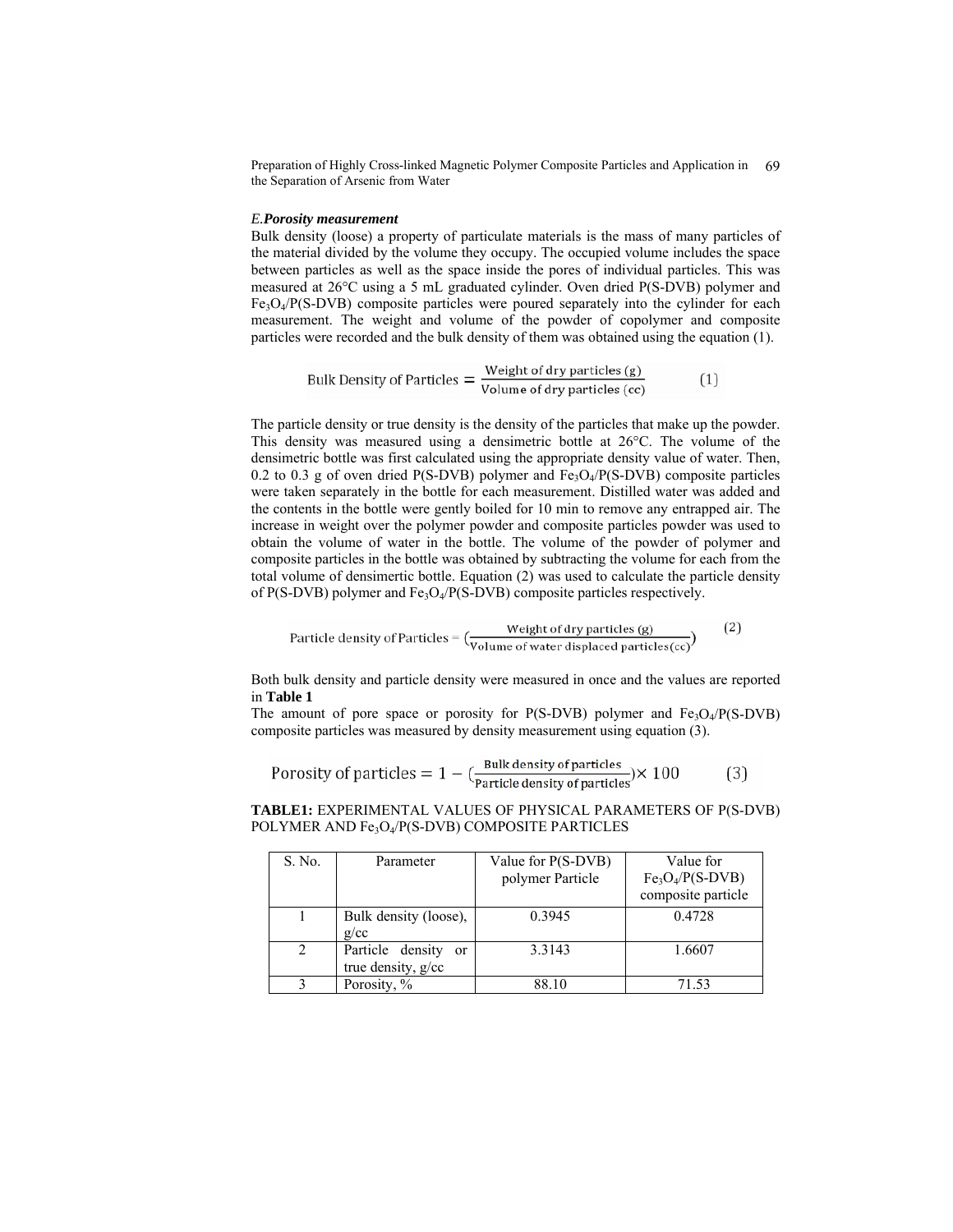#### *F.Adsorption behavior of arsenic*

The absorption behavior of arsenic on both polymer and composite particles were measured using UV-Vis spectrophotometer. For each measurement, a mixture of 30 mL of 40 ppm As(III) solution was prepared from 10.94 g purified particle solution (0.1g solid) and 1000 ppm arsenic stock solution. The mixture of arsenic-particle emulsion was allowed to stand for specific time at 25°C and pH was maintained at 9 with occasional stirring. Magnetic composite polymer particles were then separated applying external magnetic field followed by centrifugation at 12000 rpm whereas reference P(S-DVB) particles were separated only by centrifugation at 12000 rpm. The supernatant was transferred to arsenic generator and 5 mL conc. HCl, 2 mL KI solution and  $0.5$  mL SnCl<sub>2</sub> were added in it. The content of the flask was swirled and then allowed to stand for about 15 minutes to ensure complete reduction of arsenic to +3 state. The absorber tube was charged with 4.00 mL of the silver diethyldithiocarbamate. 5.0 g pure granulated zinc was added to the solution in the flask and then the hydrogen sulphide scrubber was immediately inserted. The evolution of arsine (AsH<sub>3</sub>) was 99% completed within 40 min and additionally the mixture was heated for another 5 min in water-bath at 75°C to complete the reaction. The absorber solution was transferred and its absorbance was measured at the wavelength of 535 nm by a UV-visible spectrometer. The amount of arsenic adsorbed was calculated by subtracting the concentration in the medium from that of initial concentration. Calibration constant was used for this purpose. The separation of As by magnetic particles is schematically shown in Figure 1.



Fig.1. Separation of arsenic using an external magnate.

#### **RESULTS AND DISCUSSION**

The particle size and particle distribution of  $Fe<sub>3</sub>O<sub>4</sub>$  nanoparticles are illustrated in illustrated in TEM images (Figure 2).Before the observation magnetic particles were separated by means of an external magnetic field from the dispersion and washed repeatedly using the same technique using water. The advantage of this magnetic separation is to separate only magnetic particles. The average size of  $Fe<sub>3</sub>O<sub>4</sub>$  is about 6-8 nm.



Fig. 2.TEM image of  $Fe<sub>3</sub>O<sub>4</sub>$  nanoparticles. Magnification scale represents 50 nm.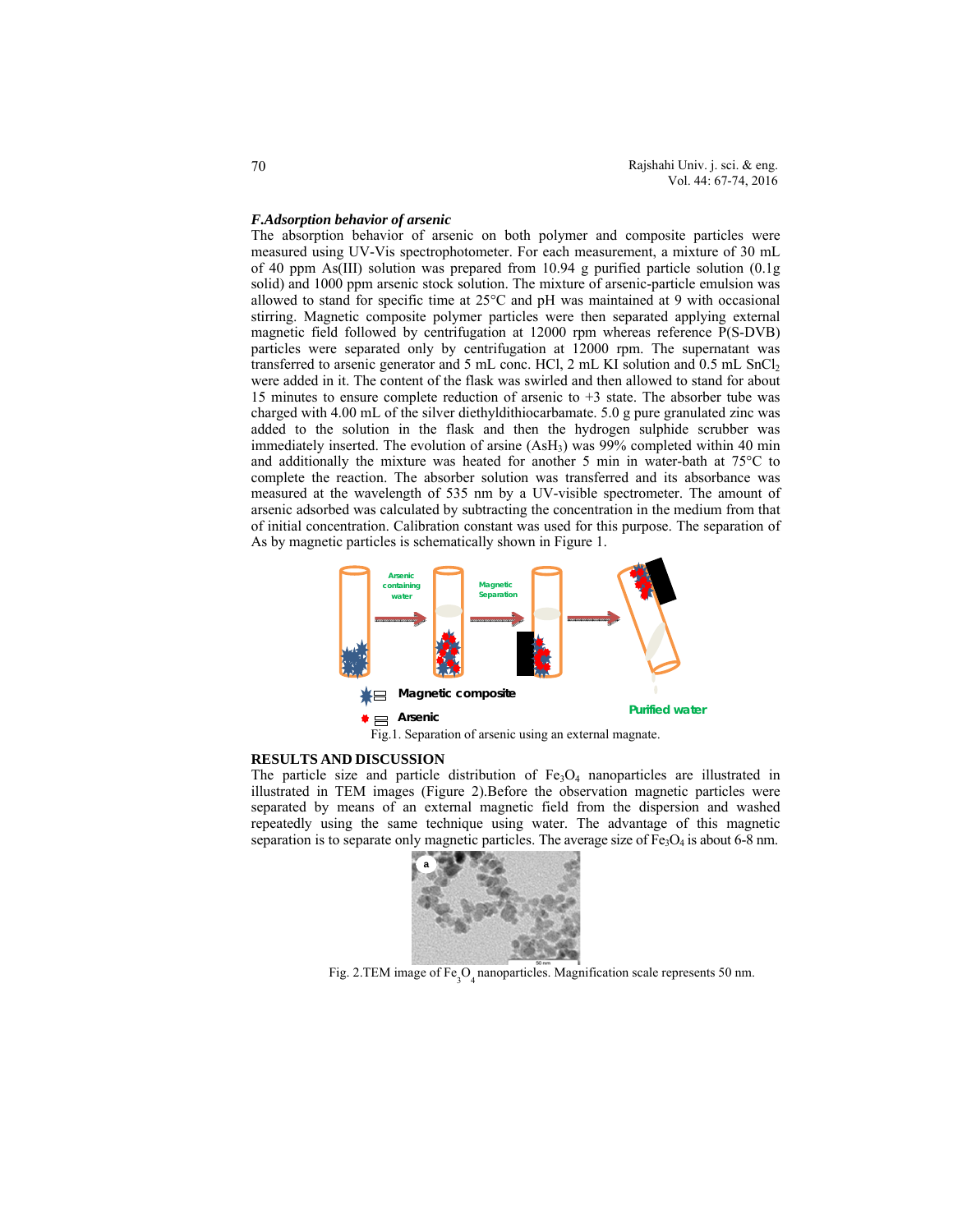Preparation of Highly Cross-linked Magnetic Polymer Composite Particles and Application in the Separation of Arsenic from Water 71

The SEM photograph andoptical microscopicimagesof  $Fe<sub>3</sub>O<sub>4</sub>/P(S-DVB)$  composite polymer particles prepared at 5,000 rpm sonication speed are illustrated in Figure 3. The average diameter is  $14.22 \mu m$  for Fe<sub>3</sub>O<sub>4</sub>/P(S-DVB) composite particles. The particle size distribution is pretty broad as indicated from high coefficient of variation (45%). The nonhomogeneous surface structure is attributed to presence of  $Fe<sub>3</sub>O<sub>4</sub>$ nanoparticles as well as high crosslinking density. It is to be mentioned that many authors observed such surface structure for crosslinked polymer particles [19, 20]. The particle size of the composite particles in the dispersion state characterized by light microcopy is (15.23 µm)to the dry state taken by SEM. This resultalso suggests the formation of highly crosslinked hydrophobic composite particles.



Fig. 3. SEM (a) and optical microscopic (b)images of  $P(S-DVB)/Fe<sub>3</sub>O<sub>4</sub>$  composite particles prepared at sonication 5000 rpm.

FTIR is a useful tool to characterize the structural composition of the colloidal particles [21]. A comparative plot of FTIR spectra of P(S-DVB),  $Fe<sub>3</sub>O<sub>4</sub>$  and  $Fe<sub>3</sub>O<sub>4</sub>/P(S-DVB)$ composite Particles is shown in Figure 4. Fe—O bonds appear at 583 and 382  $cm^{-1}$  in  $Fe<sub>3</sub>O<sub>4</sub>$  particles weakened in Fe<sub>3</sub>O<sub>4</sub>/P(S-DVB) composite particles. The new peaks that appear in the region  $2848-2916$  cm<sup>-1</sup> represent aliphatic —CH stretching vibrations of aliphatic chain.In the spectrum of  $Fe<sub>3</sub>O<sub>4</sub>/P(S-DVB)$  composite particles C-H and C=C stretching vibrations of the aromatic ring appear at around  $3000 \text{ cm}^{-1}$ . These results suggest that most of the  $Fe<sub>3</sub>O<sub>4</sub>$  particles have successfully been encapsulated.



Fig. 4. FTIR spectra of a) P(S-DVB) particles, b)  $Fe<sub>3</sub>O<sub>4</sub>$  and c)  $Fe<sub>3</sub>O<sub>4</sub>/P(S-DVB)$  composite particles recorded in KBr pellets.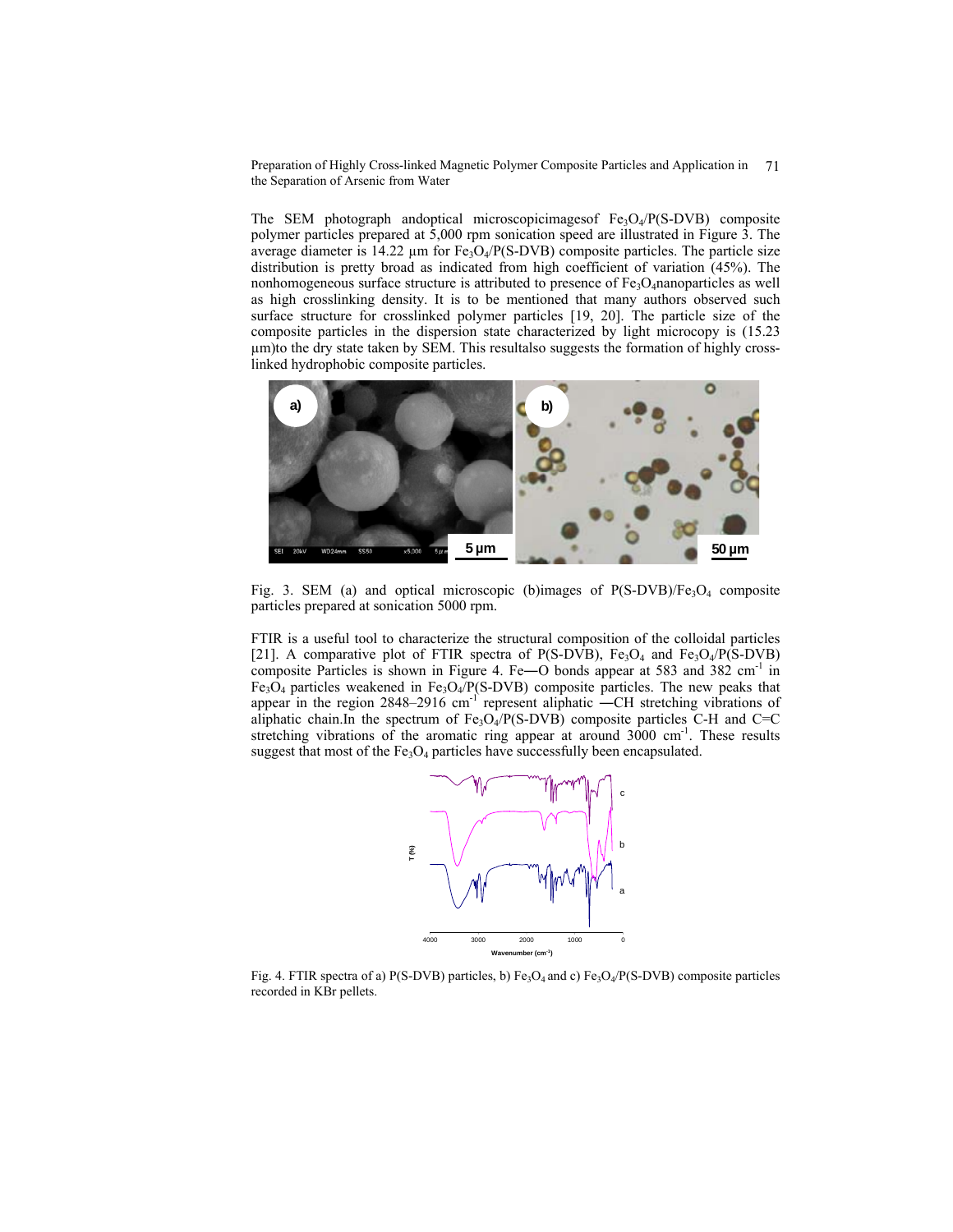



Fig. 5. Magnitude of adsorption of arsenic (As) on P(S-DVB) polymer particles and  $Fe_3O_4/P(S-$ DVB) composite particles both prepared at  $5,000$  rpm sonication at  $25$  C and pH 9.

The adsorption magnitude of As in mass per unit area of the particle surface is shown in Figure 5. The higher adsorption capacity on  $Fe<sub>3</sub>O<sub>4</sub>/P(S-DVB)$  composite polymer particles is due to both porosity[22,23] and chemicalinteraction [24-26]with magnetic nanoparticles dispersed in polymer matrix.

## **CONCLUSIONS**

Highly cross-linked magnetic polymer composite particles were prepared by a novel suspension polymerization of styrene and DVB in presence of nanosized  $Fe<sub>3</sub>O<sub>4</sub>$  particles. The removal of As by magnetic composite particles was driven by both porosity and interaction with magnetic nanoparticles.

# **Acknowledgment**

The corresponding author would like to acknowledge the financial support from MOST, Dhaka, Bangladesh. The acknowledgement should also go to the Central Science Laboratory, Rajshahi University, for necessary instrumental support.

#### **References**

- [1] WangJ, ChengC, YangX, ChenC, LiA, "A new porous chelating fiber: preparation, characterization, and adsorption behavior of Pb(II)," Ind. Eng. Chem. Res., vol. 52, pp. 4072-4082, 2013.
- [2] Kyzas G-Z, Siafaka P-I, Kostoglou M, Bikiaris D-N, "Adsorption of As(III) and As(V) onto colloidal microparticles of commercial cross-linked polyallylamine (Sevelamer) from single and binary ion solutions," J. Colloid Interface Sci., vol. 474, pp. 137–145, 2016.
- [3] Wang S, Gao B,Zimmerman A-R, Li Y, Ma L, Harris W-G, Migliaccio K-W, "Removal of arsenic by magnetic biochar prepared from pinewood and natural hematite," Bioresour. Technol., vol. 175, pp. 391–395, 2015.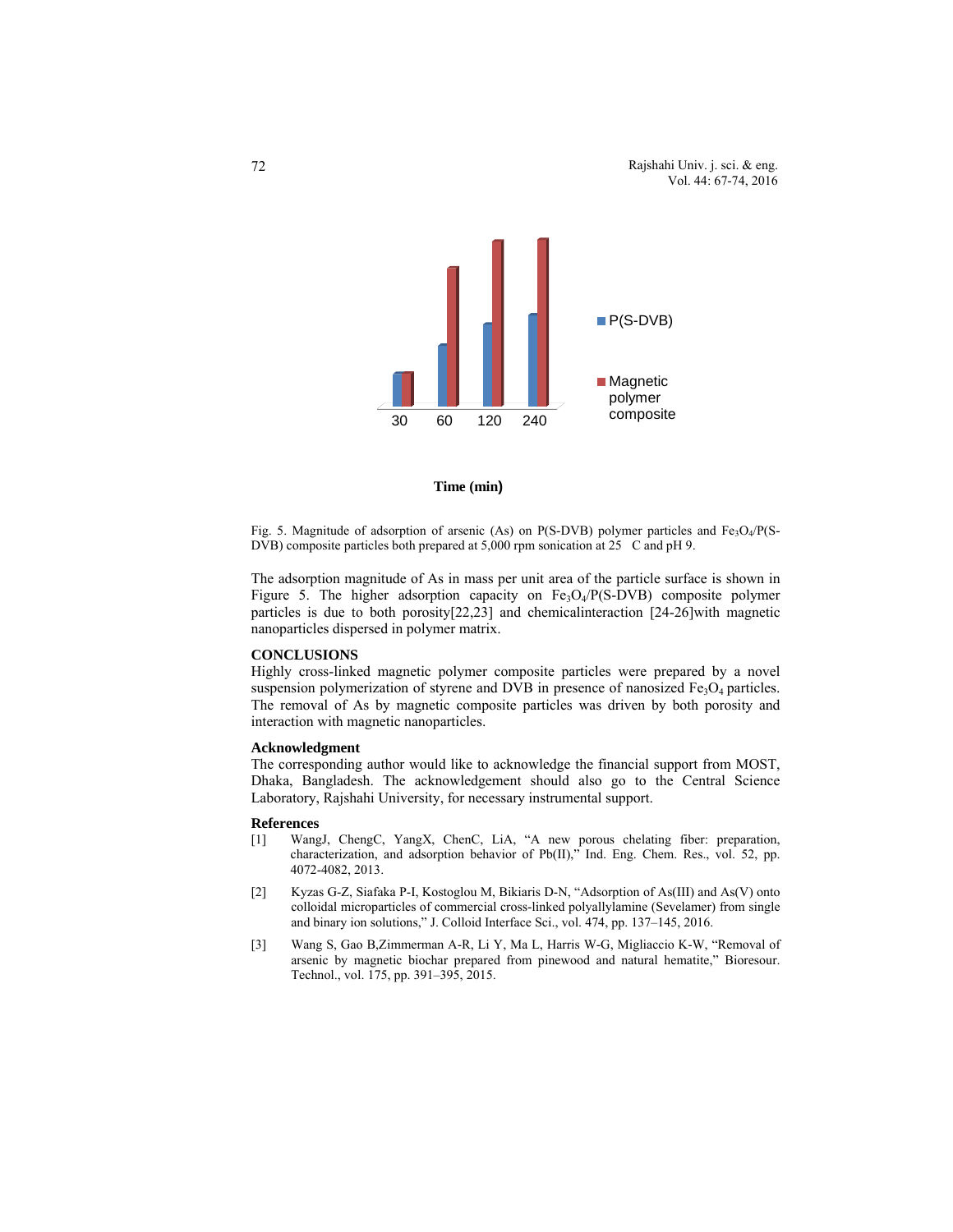Preparation of Highly Cross-linked Magnetic Polymer Composite Particles and Application in the Separation of Arsenic from Water 73

- [4] Smedley P-L, Nicolli H-B, MacdonaldD-M-J, BarrosA-J, TullioJ-O, "Hydrogeochemistry of arsenic and other inorganic constituents in ground waters from La Pampa, Argentina," Appl. Geochem., vol. 17, pp. 259–284, 2002.
- [5] BodekI, LymanW-J, ReehlW-F, RosenblattD-H, Environmental Inorganic Chemistry: Properties, Processes and Estimation Methods*,* Pergamon Press,USA, 1998.
- [6] GreenwoodN-N, EarnshawA, Chemistry of Elements*,* Pergamon Press,Oxford, 1984, Chapter 13.
- [7] JainC-K, AliI, "Arsenic: occurrence, toxicity and speciation techniques," Water Res., vol. 34, pp. 4304–4312, 2000.
- [8] KipingM-D, LenihanJ, Fletcher W-W(Eds.), Arsenic, the Chemical Environment, Environment and Man, vol. 6, pp. 93, 1997.
- [9] KhanS, CaoQ, ZhengY-M, HuangY-Z, ZhuY-G, "Health risks of heavy metals in contaminated soils and food crops irrigated with wastewater in Beijing, China," Environ. Pollut., vol. 152, pp. 686-692, 2008.
- [10] SinghA, SharmaR-K, AgrawalM, MarshallF-M, "Health risk assessment of heavy metals via dietary intake of foodstuffs from the wastewater irrigated site of a dry tropical area of India," Food Chem. Toxicol., vol. 48, pp. 611-619, 2010.
- [11] JamilM, ZiaM-S, QasimM, "Contamination of agro-ecosystem and human health hazards from wastewater used for irrigation," J. Chem. Soc. Pak., vol. 32, pp. 370-372, 2010.
- [12] PanB-J, PanB-C, ZhangW-M, LvL, ZhangQ-X, ZhengS-R, "Development of polymeric and polymer-based hybrid adsorbents for pollutants removal from waters," Chem. Eng. J., vol. 151, pp. 19-29, 2009.
- [13] VanbenschotenJ-E, ReedB-E, MatsumotoM-R, McGarveyP-J, "Metal removal by soil washing for an iron oxide coated sandy soil," Water Environ. Res., vol. 66, pp. 168-174, 1994.
- [14] CostonJ-A, FullerC-C, DavisJ-A, "Pb<sup>2+</sup> and  $\text{Zn}^{2+}$  adsorption by a natural aluminum- and iron-bearing surface coating on an aquifer sand," Geochim. Cosmochim. Acta, vol. 59, pp. 3535-3547, 1995.
- [15] AgrawalA, SahuK-K, "Kinetic and isotherm studies of cadmium adsorption on manganese nodule residue," J. Hazard. Mater., vol. 137, pp. 915-924, 2006.
- [16] MandavianA-R, MirrahimiM-A-S, "Efficient separation of heavy metal cations by anchoring polyacrylic acid on superparamagnetic magnetite nanoparticles through surface modification," Chem. Eng. J., vol. 159, pp. 264-271, 2010.
- [17] ZhaoX, LvL, PanB, ZhangW, ZhangS, ZhangQ, "Polymer-supported nanocomposites for environmental application: A review**,"** Chem. Eng. J., vol. 170, pp. 381-394*,* 2011.
- [18] Ahmad H, Waesmin M-A, Rahman M-M, Miah M-A-J, Tauer K*,* "Preparation of Hydrophobic Polymer Particles by Radical Polymerization and Subsequent Modification into Magnetically Doped Particles," J. Appl. Polym. Sci., vol. 127, pp. 620-627, 2013.
- [19] KimJ-W, Lee C-H, Jun J-B, Suh K-D, "Monodisperse micron-sized crosslinked polystyrene particles. VII. Importance of monomer-diffusible surface characteristics of growing particles", Colloids and Surfaces A; Physicochem.Eng.Ascpects, vol. 194, pp. 57-64, 2001.
- [20] Kim J–W, Suh K–D, "Highly monodispersecrosslinked polystyrene microparticles by dispersion polymerization", Colloid Polym.Sci., vol. 276, pp. 870-878, 1998.